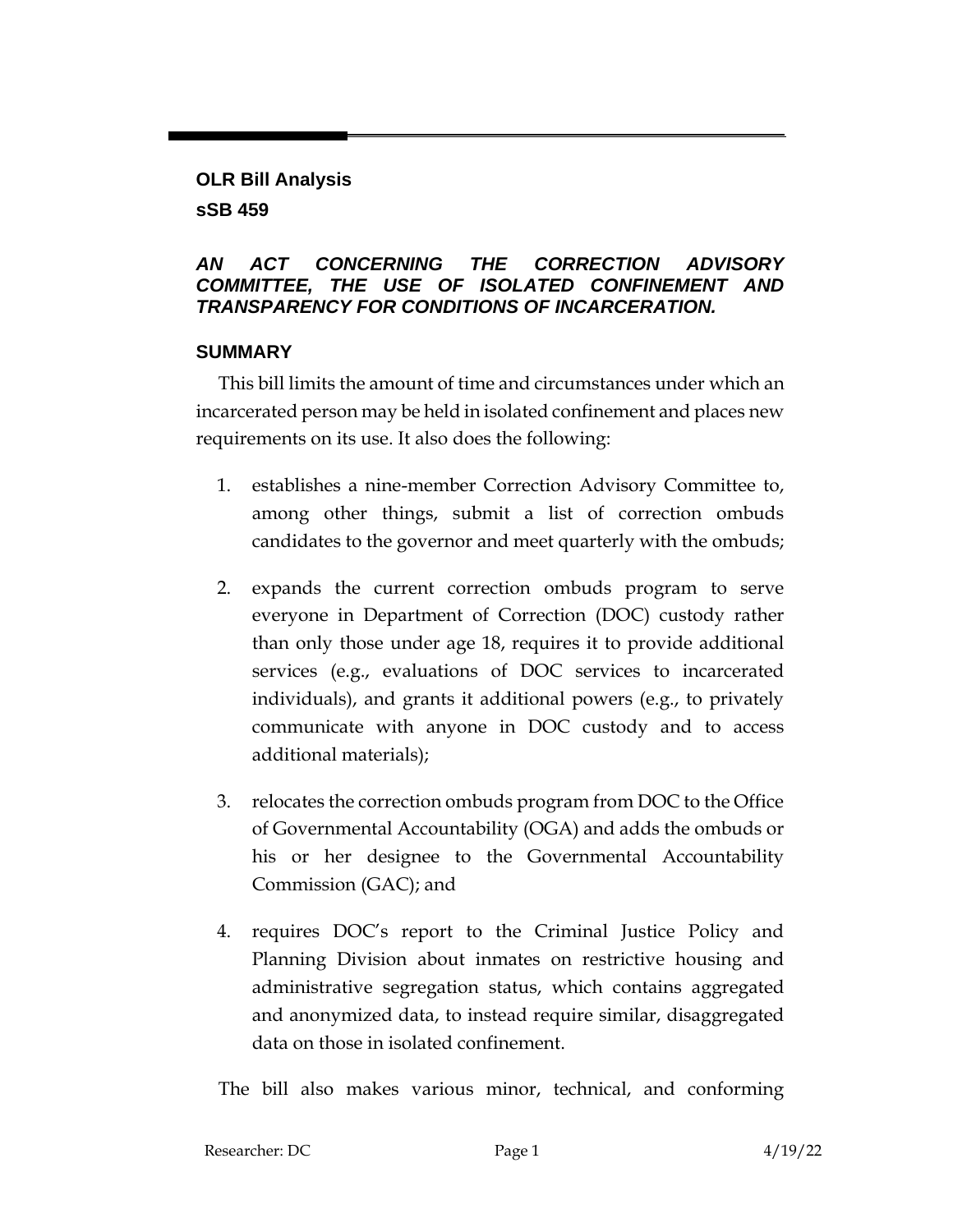changes.

EFFECTIVE DATE: July 1, 2022, except the provisions on the Correction Advisory Committee, correction ombuds appointment, and GAC membership are effective upon passage.

## **ISOLATED CONFINEMENT**

The bill limits and places new requirements on DOC's use of isolated confinement on incarcerated individuals, including those in pretrial, presentencing, or post-conviction confinement. Under the bill, "isolated confinement" means any form of confinement in a cell (except during a facility-wide emergency or lockdown or the provision of medical or mental health treatment) with less than the following time out of a cell for all incarcerated individuals:

- 1. four hours per day, beginning July 1, 2022;
- 2. in the general population, four-and-a half-hours per day, beginning October 1, 2022; and
- 3. in the general population, five hours per day, on and after April 1, 2023.

The bill requires that any use of isolated confinement must maintain the least restrictive environment needed for the safety of incarcerated individuals, staff, and facility security. If DOC holds an incarcerated person in isolated confinement, it must do the following:

- 1. ensure, within 24 hours of initiating the process, that (a) a medical professional (i.e., licensed physician, physician assistant, advanced practice nurse (APRN), registered nurse, or practical nurse) conducts a physical examination and (b) a therapist (i.e., licensed physician who specializes in psychiatry, psychologist, APRN, clinical social worker or master social worker, or licensed professional counselor) conducts a mental health evaluation on the person;
- 2. ensure the person's safety and well-being is regularly monitored,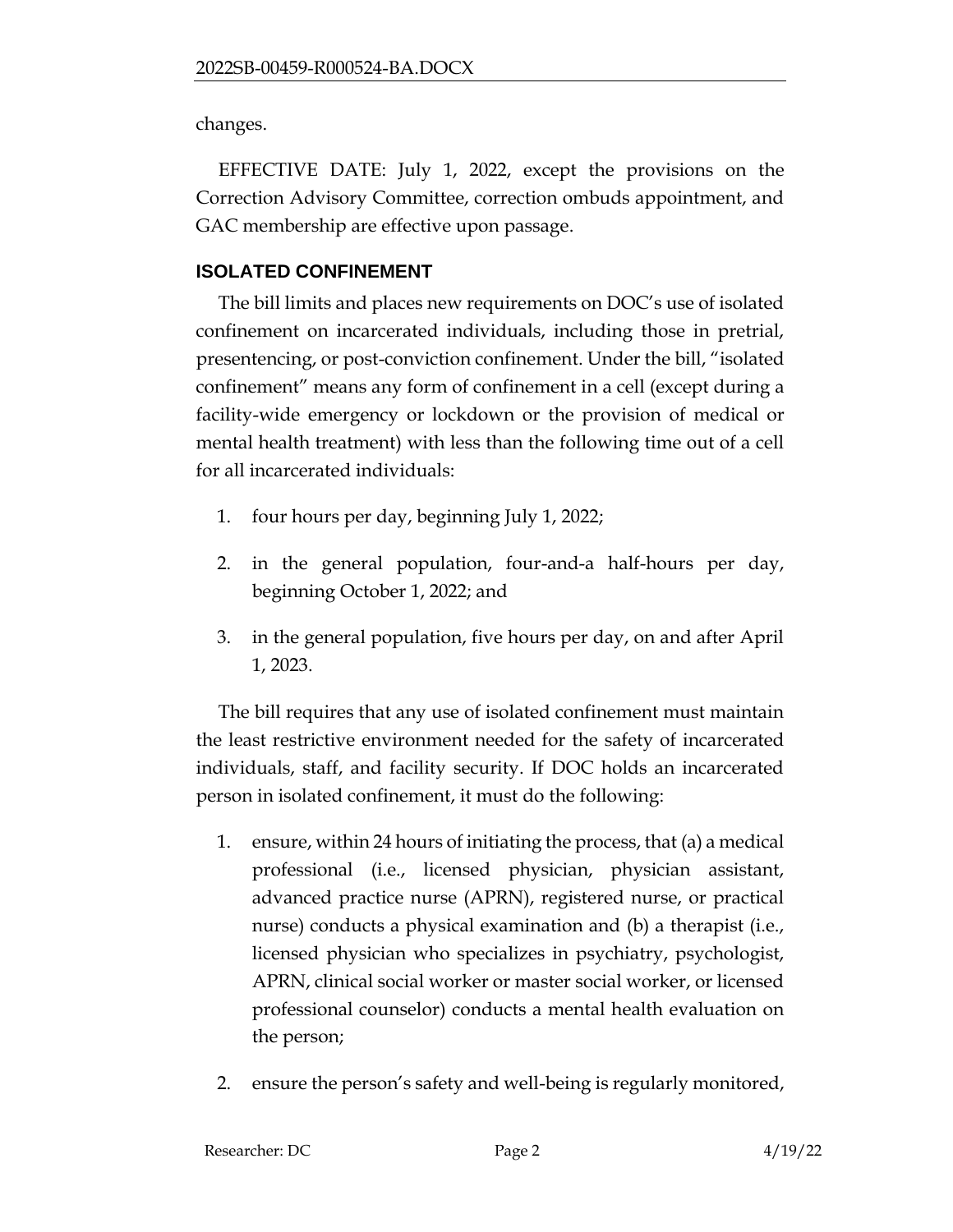including through a daily check-in from a therapist;

- 3. provide the person access to (a) reading materials, paper, and a writing implement; (b) at least three showers per week; and (c) at least two hours out of the cell per day, including at least one hour for recreational purposes; and
- 4. continue de-escalation efforts when applicable and appropriate to the situation.

Under the bill, "de-escalation" means attempting to defuse a crisis without the use of force (i.e., a DOC employee's use of physical force or deadly physical force to compel an incarcerated person's compliance, including by restraints, chemical agents, canines, munitions, or forcible extraction from a cell, other than when responding to a psychiatric emergency).

Additionally, the bill prohibits DOC from placing an individual in isolated confinement until after it has considered less restrictive measures and under the following circumstances:

- 1. for longer than is necessary, or for more than 15 consecutive days or 30 total days within any 60-day period;
- 2. more than once based on the same incident that was previously used for the placement; and
- 3. for protective custody (however, it may use isolated confinement for up to five business days while determining whether protective custody status is appropriate).

# *Minors*

The bill prohibits DOC from holding anyone under age 18 in isolated confinement. Current law prohibits the department from placing minors in administrative segregation (i.e., placing an inmate on restrictive housing status after determining the inmate can no longer be safely managed within the general inmate population of the correctional facility).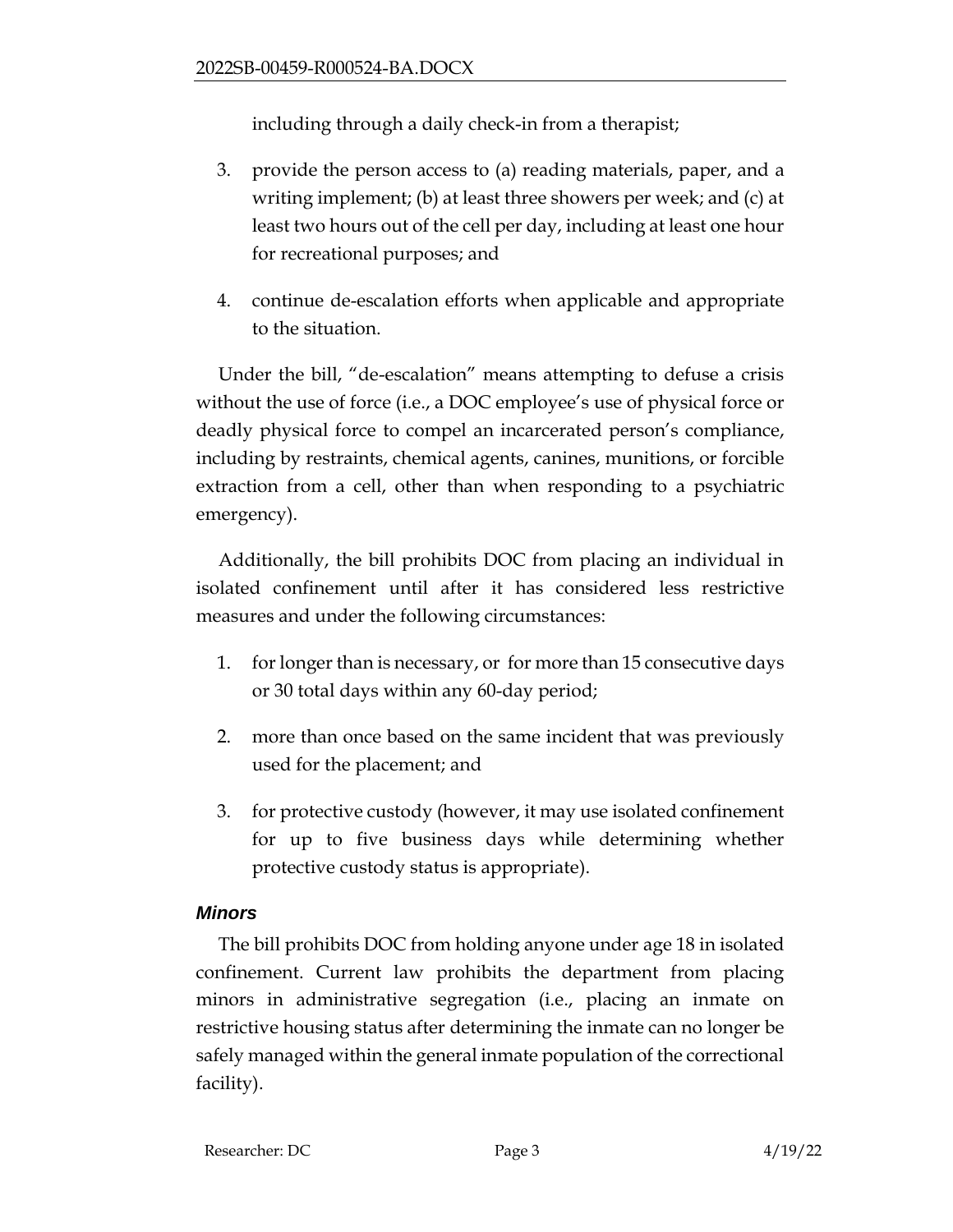#### *Lockdown Restriction and Reporting*

The bill prohibits DOC from imposing a lockdown (i.e., detaining all individuals within their cells) on an entire correctional facility, or on a portion of it, to train staff for more than 24 cumulative hours in any 30 day period.

By January 1, 2024, the bill requires DOC to report to the Judiciary Committee on measures the department has taken to address the following issues:

- 1. the frequency, cause, and duration of lockdowns;
- 2. the presence of individuals with serious mental illness or developmental and intellectual disabilities in isolated confinement or on restrictive housing status;
- 3. efforts to increase the time an incarcerated person spends outside of his or her cell;
- 4. the provision of therapeutic and other pro-social programing for individuals on restrictive housing status;
- 5. the use of in-cell restraints; and
- 6. fostering cooperation and engagement with the correction ombuds and the Correction Advisory Committee.

## **CORRECTION ADVISORY COMMITTEE**

The bill establishes a nine-member Correction Advisory Committee to perform the following functions:

- 1. submit a list of correction ombuds candidates to the governor for his consideration and appointment;
- 2. review the correction ombuds' actions;
- 3. meet at least quarterly to bring matters to the correction ombuds' attention and consult on his or her services, findings, and recommendations; and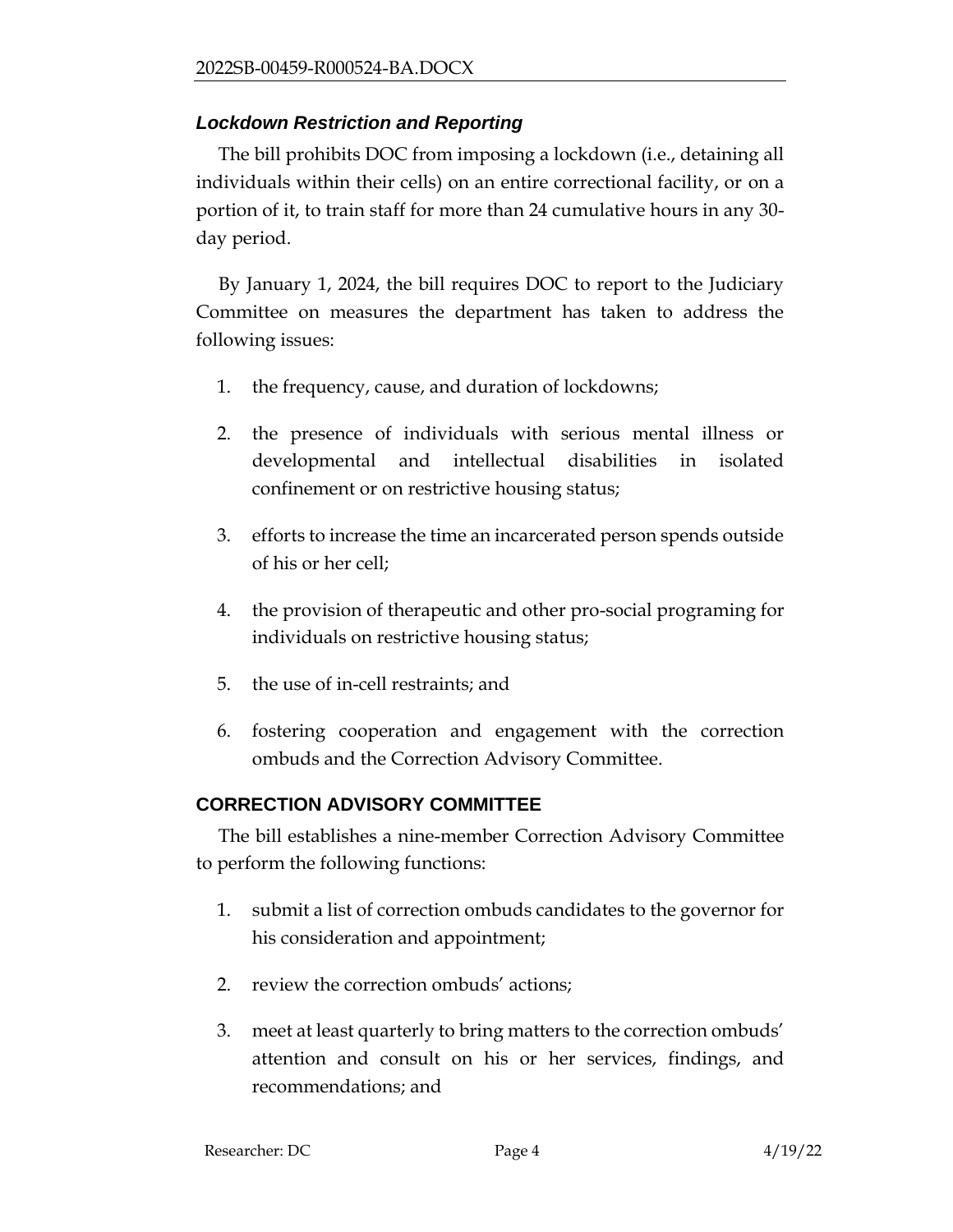4. hold semiannual public hearings to discuss the correction ombuds' services, findings, and recommendations.

#### *Membership*

The following table provides the appointing authority, the number of appointments, criteria for the committee member.

| <b>Appointing</b><br><b>Authority</b>                | Number of<br><b>Appointments</b> | <b>Experience or Qualifications</b>                                                                                                                                                                                                                                        |
|------------------------------------------------------|----------------------------------|----------------------------------------------------------------------------------------------------------------------------------------------------------------------------------------------------------------------------------------------------------------------------|
| Senate Judiciary<br>Committee<br>chairperson         | One                              | Is "directly impacted," meaning (1) a<br>person, or the family member of a person,<br>who was previously incarcerated within a<br>DOC facility but is no longer under<br>probation or any DOC supervision or (2)<br>the family member of a person who is in<br>DOC custody |
| House Judiciary<br>Committee<br>chairperson          | One                              | Has expertise in the law, specifically in the<br>rights of incarcerated individuals                                                                                                                                                                                        |
| Senate president<br>pro tempore and<br>House speaker | One each                         | Has demonstrated interest in advancing the<br>rights and welfare of incarcerated<br>individuals                                                                                                                                                                            |
| Senate minority<br>leader                            | One                              | Has expertise in providing mental health<br>care to currently or formerly incarcerated<br>individuals                                                                                                                                                                      |
| House minority<br>leader                             | One                              | Has expertise in providing medical care to<br>currently or formerly incarcerated<br>individuals                                                                                                                                                                            |
| Governor                                             | Three                            | One with experience in corrections and two<br>who are directly impacted                                                                                                                                                                                                    |

**Table 1: Correction Advisory Committee Members**

## *Appointment Procedures*

The bill establishes procedures that appointing authorities must follow to fill initial and vacancy appointments. Within 30 days after the bill passes, or after any vacancy, each appointing authority must submit a letter designating its appointment or appointments to the Judiciary Committee, which must post the letters on its website. The Judiciary Committee chairpersons must schedule a public hearing for the proposed appointments, which must be conducted either within 40 days after the bill passes or 10 days after a vacancy letter is submitted.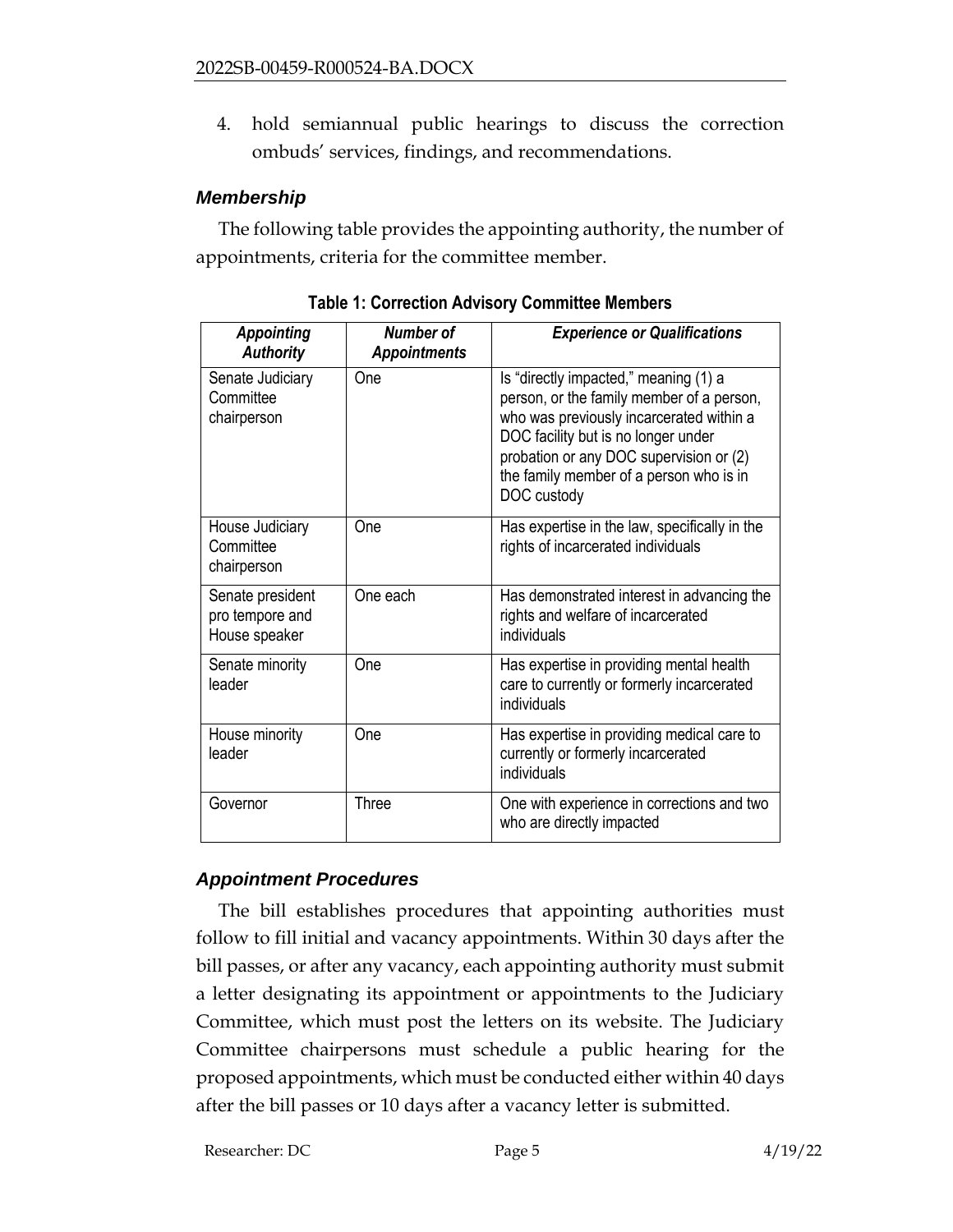After the hearing, the bill requires each appointing authority to confirm or withdraw its appointment or appointments. An appointing authority who withdraws an appointment must, within 10 days of the withdrawal, submit a new letter to the Judiciary Committee designating a different appointment or appointments, which are subject to the process above.

#### *Committee Deadlines and Terms*

Under the bill, the Correction Advisory Committee chairpersons are the members appointed by the Judiciary Committee chairpersons. The advisory committee chairpersons must schedule and hold the first committee meeting within 60 days after the bill passes.

The bill specifies that committee members serve four-year terms, except that their initial term runs for four years from February 1, 2023. Each member may serve up to two terms. In the event of a vacancy, a vacancy appointment serves the remainder of the original member's term and may be reappointed for up to two more terms.

Within 10 days of each member's first meeting, the member must take an oath of office, administered by a committee chairperson, to diligently and honestly administer the committee's affairs.

Members must serve without compensation but may be reimbursed, within available appropriations, for necessary expenses that they incur while serving on the committee.

Under the bill, a majority of the appointed members constitutes a quorum, which is needed to conduct committee business. A majority vote of the members present is required for committee action.

#### *Immunity*

The bill requires the state to protect and hold harmless any committee member from financial loss and expense. These include legal fees and costs arising from any claim, demand, or suit for damages due to negligent acts or omissions committed in discharging official duties. They do not include wanton, malicious, or grossly negligent acts or omissions as determined by a court with proper jurisdiction.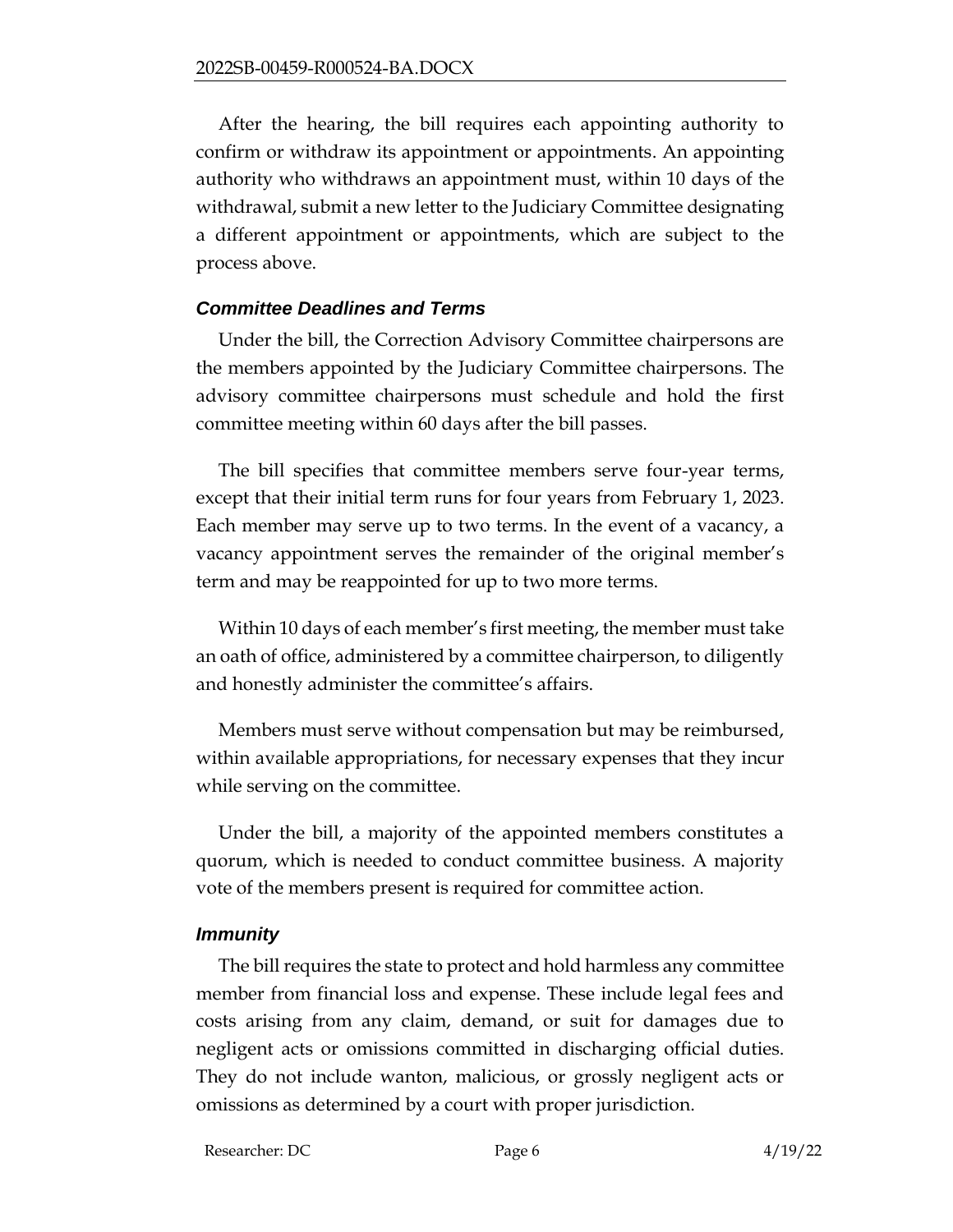# **CORRECTION OMBUDS**

## *Correction Ombuds Applications*

Within 80 days after the bill passes, or within 60 days after any correction ombuds vacancy, the committee must solicit applications for the correction ombuds position and meet to consider and interview the most qualified candidates who are Connecticut residents. The committee must select between three and five of the most outstanding candidates, publish the candidate's names on its website, and hold a public hearing that allows public testimony on these candidates. The committee must submit to the governor a list of the selected candidates ranked by committee preference.

## *Appointment*

Within 30 days after receiving the list the advisory committee submits, the bill requires the governor, with General Assembly approval, to appoint a person qualified by training and experience as the correction ombuds. If at any time the candidate withdraws from consideration before being confirmed by the General Assembly, the designation must be made from the list of remaining candidates submitted to the governor. If the governor fails to designate a candidate from the list within 30 days after receiving it, the candidate ranked first will receive the designation and be referred to the General Assembly for confirmation.

Under the bill, if the General Assembly is not in session, the designated candidate may serve as the acting correction ombuds and be entitled to the compensation, privileges, and powers of the ombuds until the General Assembly meets to act on the appointment.

The bill specifies that the appointed ombuds' initial term is two years, and he or she may serve until a successor is appointed and confirmed. The person may be reappointed as ombuds for succeeding terms.

#### *Vacancy*

Upon any vacancy of the correction ombuds position, the associate correction ombuds, who is designated by the Correction Advisory Committee, serves as acting correction ombuds. As acting correction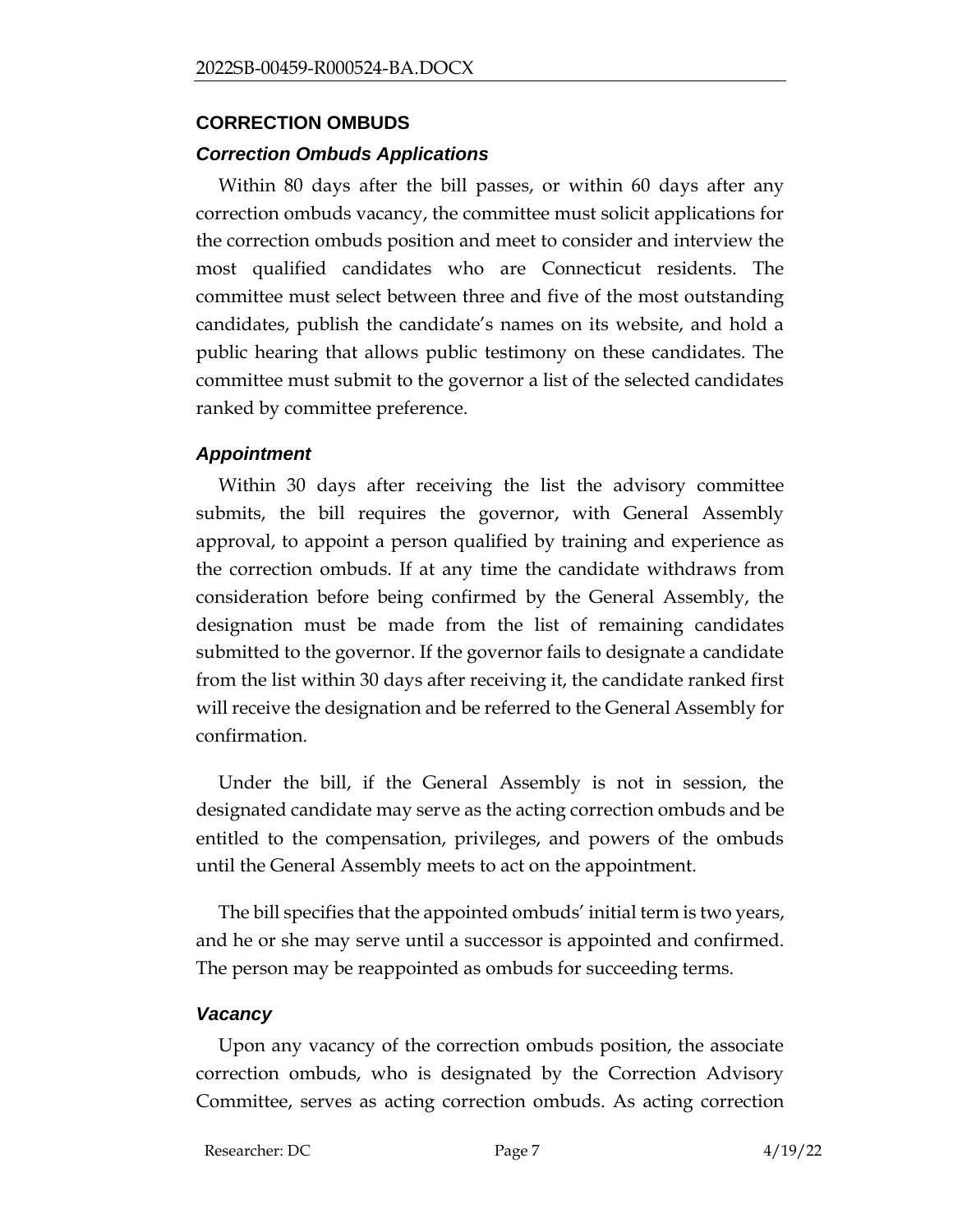ombuds, he or she is entitled to the compensation, privileges, and powers of the ombuds until the legislature meets to act on the appointment. The associate correction ombuds serves as acting correction ombuds until a candidate is confirmed by the General Assembly or, if it is not in session, until the governor designates someone.

## *Office of the Correction Ombuds*

The bill expands the current correction ombuds program to include (1) everyone in DOC custody, rather than just those under age 18, and (2) additional services. Under the bill, the Correction Ombuds Office is moved from DOC to OGA for administrative purposes, and the correction ombuds is the head of the office. Regardless of any state law, the bill requires the correction ombuds to act independently of any department in performing office duties.

## *Ombuds Services*

The bill renames and replaces current law's "ombudsman services" with "ombuds services." Under the bill, ombuds services include:

- 1. evaluating DOC's delivery of services to incarcerated individuals;
- 2. periodically reviewing the procedures DOC established to carry out its statutory duties and evaluating whether the procedures conflict with incarcerated individuals' rights;
- 3. receiving communications from individuals in DOC custody about department decisions, actions, omissions, policies, procedures, rules, or regulations;
- 4. conducting site visits of DOC correctional facilities;
- 5. reviewing correctional facilities' operation and nonemergency procedures, including use of force procedures;
- 6. recommending procedure and policy revisions to DOC;
- 7. taking all possible actions, including conducting public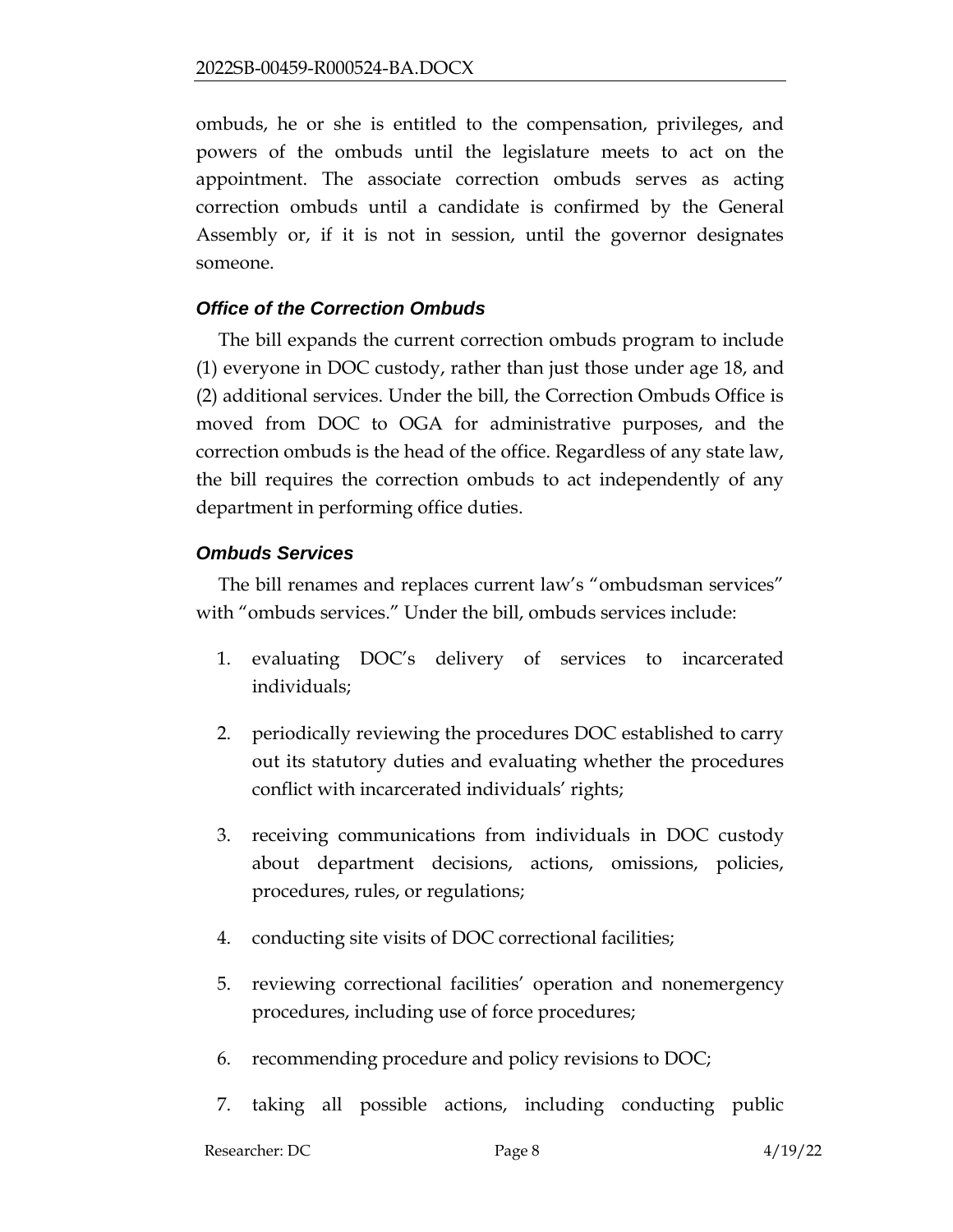education programs, undertaking legislative advocacy, and making proposals for systemic reform and formal legal action to secure and ensure the rights of individuals in DOC custody, with the ombuds exhausting all means to reach a resolution before initiating litigation; and

8. publishing on its website a semiannual summary of all ombuds services and activities during the six-month period before the publication.

Under current law, ombudsman services include the following:

- 1. receiving complaints from individuals in DOC custody about department decisions, actions, omissions, policies, procedures, rules, or regulations;
- 2. investigating complaints, rendering a decision on their merits, and communicating their decision to the complainants;
- 3. recommending to the DOC commissioner a resolution of any complaint found to have merit; and
- 4. publishing a report of all ombudsman services and activities.

## *Appropriations*

The bill requires the General Assembly to annually appropriate the needed amount to pay the staff salaries, office expenses, and other actual expenses the ombuds office incurs in performing its duties. Any legal or court fees the state obtains in actions the ombuds brings must be deposited in the General Fund.

## *Investigations and Corroborating Evidence*

Under the bill, the correction ombuds must rely on a variety of sources during investigations to corroborate matters raised by incarcerated individuals or others. If a matter turns on validating a particular incident, the ombuds must endeavor to rely on communications from incarcerated individuals who have reasonably pursued a resolution of the complaint through any existing DOC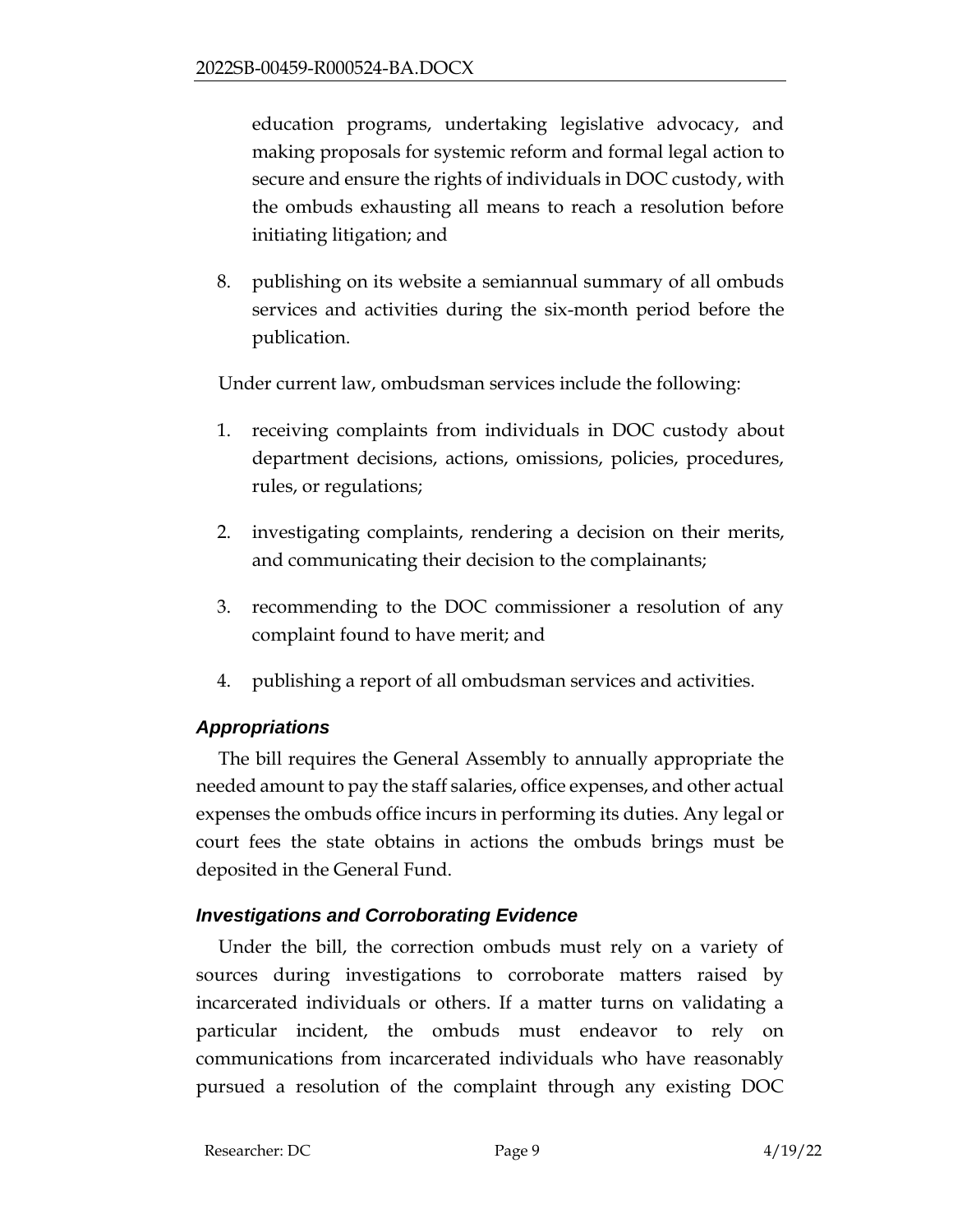internal grievance procedures.

The bill also requires the ombuds, in all events, to make a good faith effort to provide the DOC commissioner an opportunity to investigate and respond to concerns before making them public.

## *Confidentiality and Exceptions*

Under current law, with exceptions, communications between someone under age 18 who is in DOC custody and the correction ombudsman are generally confidential. The bill extends similar protections and exceptions to everyone in DOC custody.

Under the bill, all oral and written communications, and records relating to these communications, between a person in DOC custody and the correction ombuds staff are generally confidential and not disclosable without the person's consent. This confidential information also includes the complainant's identity, the details of the communications, and the ombuds' findings. However, the bill allows the ombuds to disclose, without the person's consent, general findings or policy recommendations based on these communications so long as no individually identifiable information is disclosed. The bill requires the ombuds to disclose sufficient information to the DOC commissioner, or his designee, as necessary to respond to the ombuds' inquiries or to carry out recommendations, but the information may not be further disclosed outside of DOC.

Regardless of the confidentiality provision above, whenever in the course of carrying out the ombuds' duties, the ombuds or a staff member becomes aware of the commission or planned commission of a criminal act or threat that he or she reasonably believes is likely to result in death or substantial bodily harm, then the bill requires the ombuds to notify the DOC commissioner or an administrator of any correctional facility housing the perpetrator or potential perpetrator about the act or threat, and its nature and target.

Regardless of any state laws on confidentiality of records and information, the bill grants the ombuds access to, and the right to inspect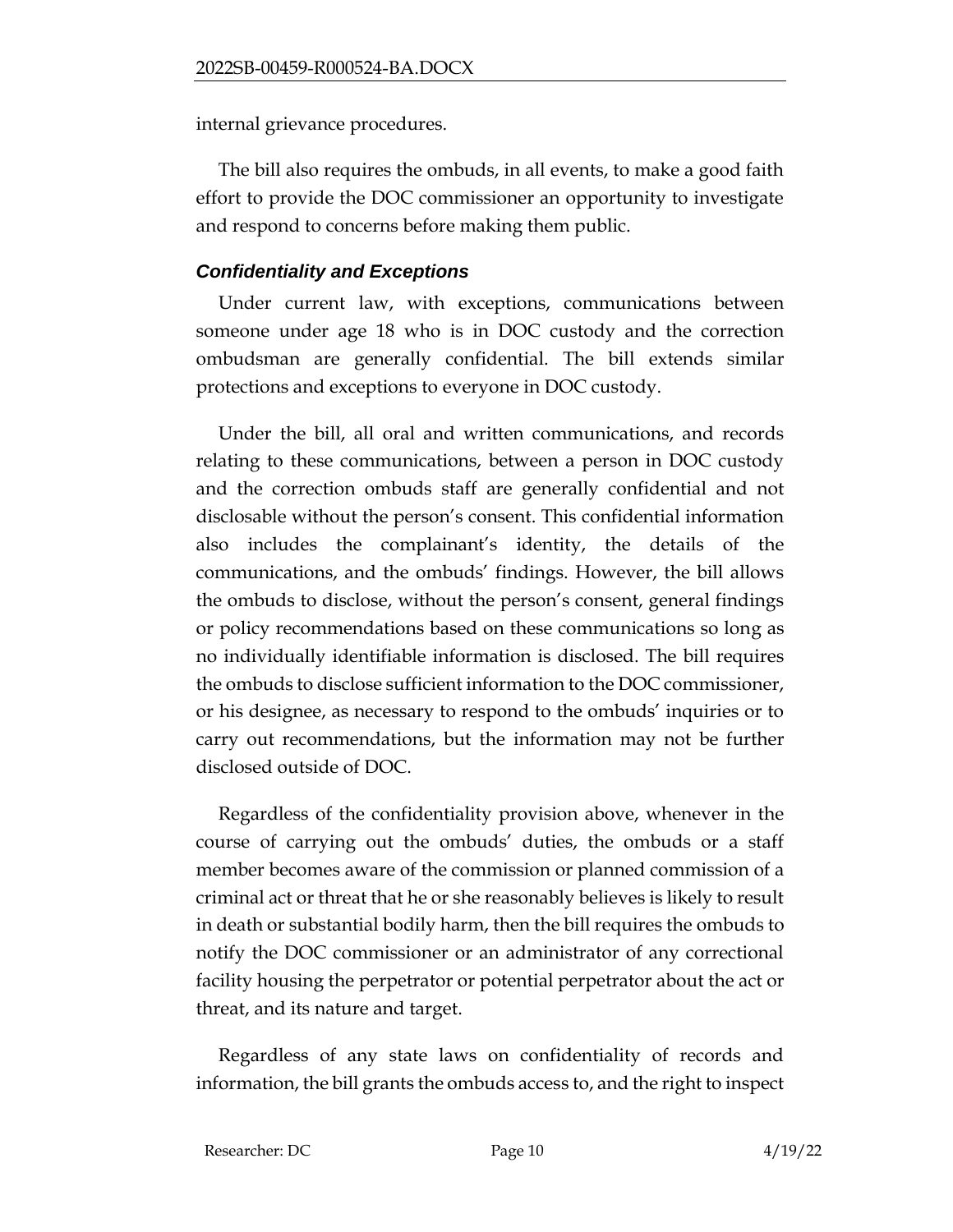and copy, any records needed to carry out his or her responsibilities. This provision does not compel access to any record (1) protected by attorney-client privilege or attorney-work product doctrine, (2) related to pending internal or external investigations, or (3) related to emergency procedures (i.e., procedures DOC uses to manage control of tools, keys, and armories and concerning emergency plans, emergency response units, facility security levels and standards, and radio communications).

In performing the ombuds duties, the bill allows the ombuds to privately communicate with any person in DOC custody. The communications are confidential except as provided by the bill's provisions on corroborating matters and exceptions to confidential communications.

Under the bill, the following information is confidential and not subject to disclosure under the Freedom of Information Act, except as provided by the bill's provisions on corroborating matters and exceptions to confidential communications:

- 1. the name, address, and other personally identifying information of a person making a complaint to the ombuds;
- 2. information obtained or generated by the ombuds office during investigation; and
- 3. confidential records the ombuds or the office obtains.

## *Grants, Gifts, and Bequests*

The bill establishes a correction ombuds account as a separate, nonlapsing account in the General Fund. The bill allows the ombuds to apply for and accept grants, gifts, and bequests of funds from other states and federal and interstate agencies to carry out his or her responsibilities under the bill. Any funds received under this provision must be credited into this account and may be used by the ombuds to perform his or her duties.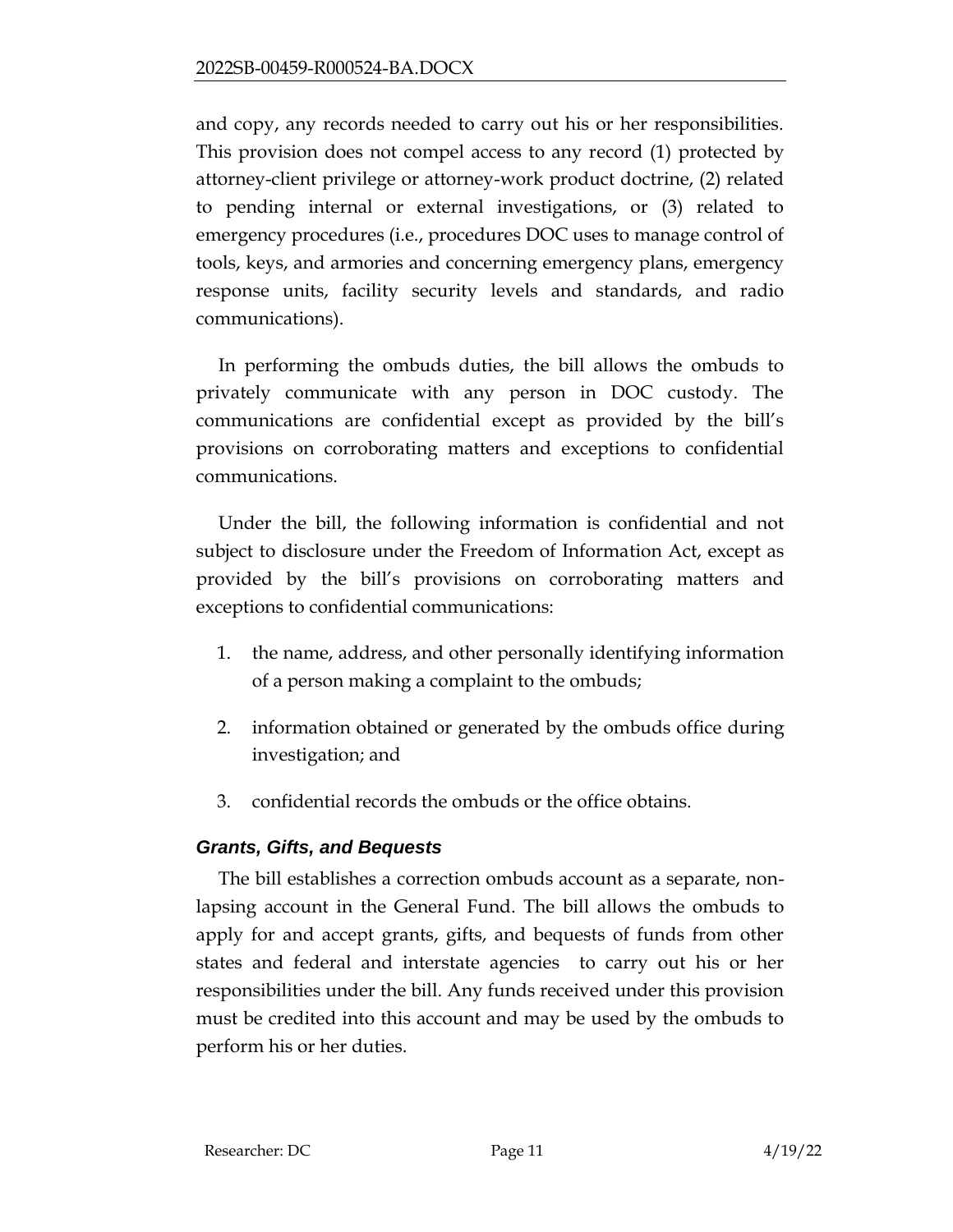#### *Retaliation Prohibited*

The bill prohibits state or municipal agencies from discharging, or in any manner discriminating or retaliating against, any employee who in good faith makes a complaint to the correction ombuds or cooperates with the ombuds office in an investigation.

## *Legislative Report*

The bill requires the correction ombuds to submit an annual report to the Judiciary Committee, beginning by December 1, 2023, on the confinement conditions in the state's correctional facilities and halfway houses. The report must detail the correction ombuds' findings and recommendations.

## **OGA**

The bill moves the ombuds office from DOC to OGA. By law, OGA consists of independent divisions for which it provides consolidated personnel, payroll, affirmative action, and administrative and business office functions, including information technology associated with these functions. These divisions have independent decision-making authority, including the ability to make decisions on budgetary issues and employing necessary staff.

By law, the GAC is within OGA and is responsible for (1) recommending OGA executive administrator candidates to the governor and (2) terminating the executive administrator's employment, if necessary. The bill adds the correction ombuds or the ombuds' designee, who cannot be a state employee, to the commission.

# **ANNUAL REPORT ON CERTAIN DATA**

## *Current Reporting Requirements*

The bill modifies the requirements for the report that DOC must at least annually submit to the Criminal Justice Policy and Planning Division. Under current law, the report must contain certain aggregated and anonymized data on inmates' restrictive housing or administrative segregation status, including the following:

1. number of individuals on restrictive housing status on the first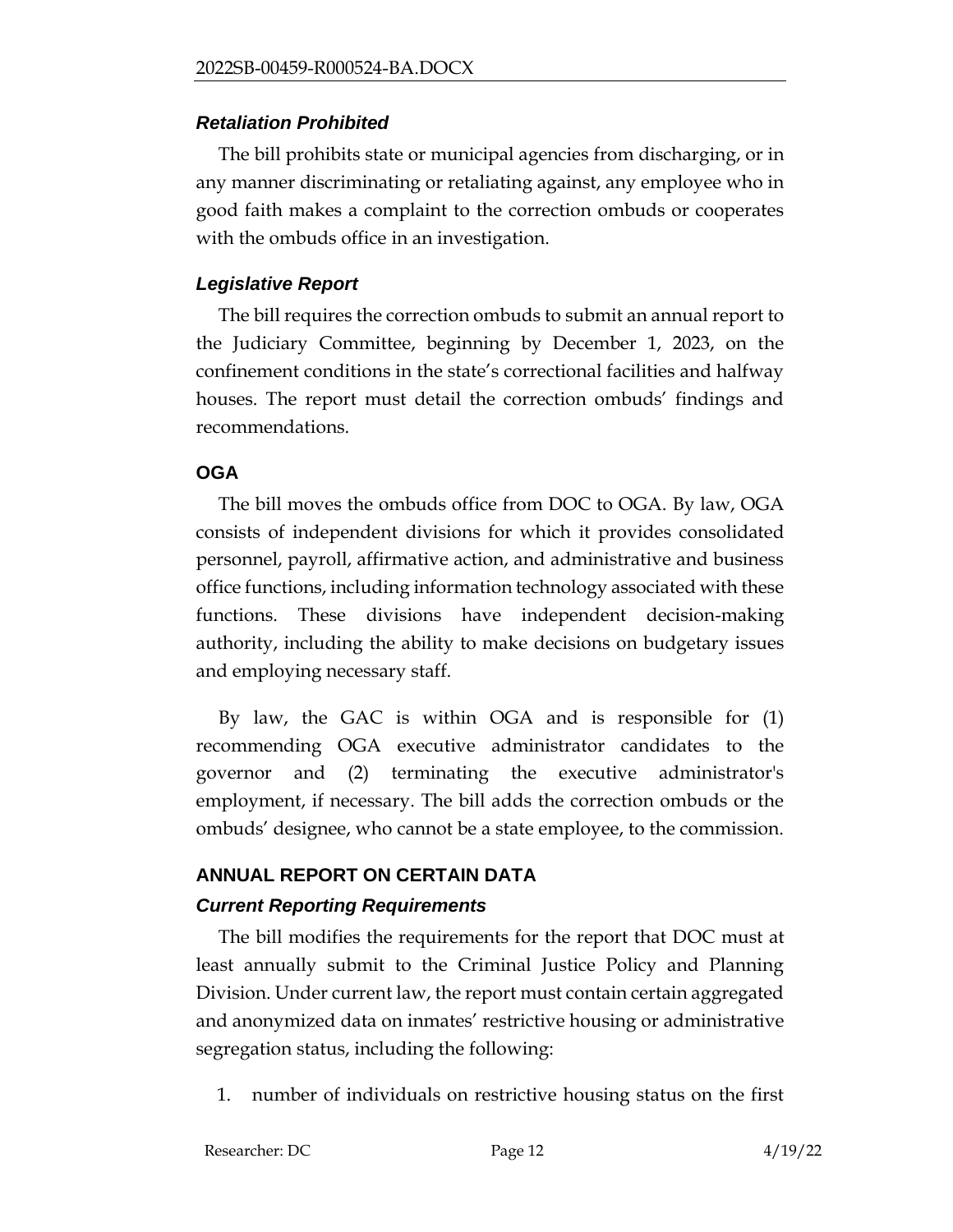day of each of the prior 12 months;

- 2. disaggregated data based on an inmate's age, gender identity, ethnicity, mental health score (if one exists), and the form and phase of housing in which the individual is held on restrictive housing status;
- 3. number of individuals whose cumulative time on administrative segregation status falls within each of 14 specified ranges, which span from one day to more than 3,650 days; and
- 4. number of inmates in each correctional facility who spent more than 15 cumulative days on administrative segregation status, and disaggregated data for each.

The bill also removes a requirement that DOC publish on its website a description of any form and phase of housing used at any correctional facilities for inmates on restrictive housing status.

## *Reporting Requirements Under the Bill*

Instead of the data on inmates on administrative or restricted housing status, the bill requires DOC to provide similar data about incarcerated individuals in isolated confinement. Under the bill, the data must be anonymous'; disaggregated and broken down by facility; and include the age, race, and sex of the incarcerated individuals included in the data. The bill also specifies that DOC must annually submit the report on or before January 1.

The bill requires the report to include the number of incarcerated individuals who were in isolated confinement for more than 15 cumulative days in the previous calendar year, broken down by different ranges of time (16 to 30 days, 31 to 60 days, 61 to 90 days, and more than 90 days).

The bill also requires the report to include the following:

1. the number of incidents broken down by month during the previous calendar year in DOC facilities categorized as (a)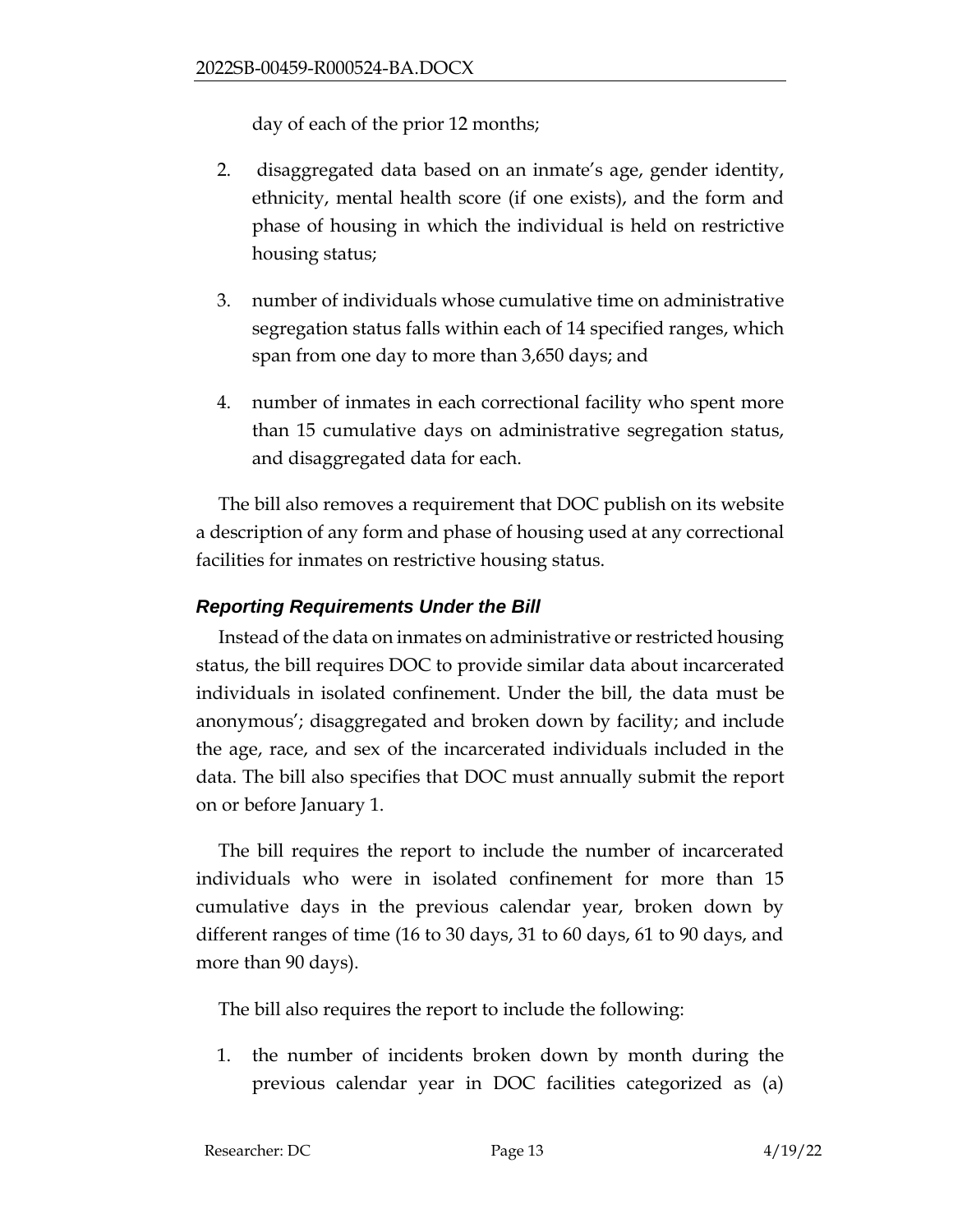suicides, (b) attempted suicides, (c) self-harm, (d) assaults by incarcerated individuals on staff members, and (e) assaults and fights between incarcerated individuals;

- 2. monthly reports showing the total number of incarcerated individuals on whom DOC used force, including the use of (a) chemical agent devices, (b) full stationary restraints, (c) deadly physical force, (d) in-cell restraints, (e) less than lethal munitions, (f) lethal munitions, (g) medical restraints, (h) physical force, (i) therapeutic restraints, (j) cell extraction, and (k) canines;
- 3. grievances (i.e., formal complaints against DOC) that incarcerated individuals filed, broken down by month, including the number dismissed, affirmed, or otherwise resolved;
- 4. programs offered to incarcerated individuals, including the program title and a brief description of the program; the number of spots available in the program; and the number of individuals enrolled in the program on the first of each month;
- 5. internal DOC work assignments held by incarcerated individuals, including the work assignment title; the daily wage paid; and the number of individuals in each position at the beginning of each month; and
- 6. external jobs held by incarcerated individuals working for outside employers, including the job title; hourly wage paid; the number of individuals in each position as of the first of each month; and the employer's name.

As under existing law, DOC must publish on its website the report and the formula it uses for calculating an incarcerated person's mental health score.

## **ELIMINATED TRAINING AND WELLNESS REQUIREMENTS**

The bill eliminates the requirement that DOC, within available appropriations, (1) provide certain trainings to DOC employees who interact with inmates (e.g., to recognize mental illness symptoms and